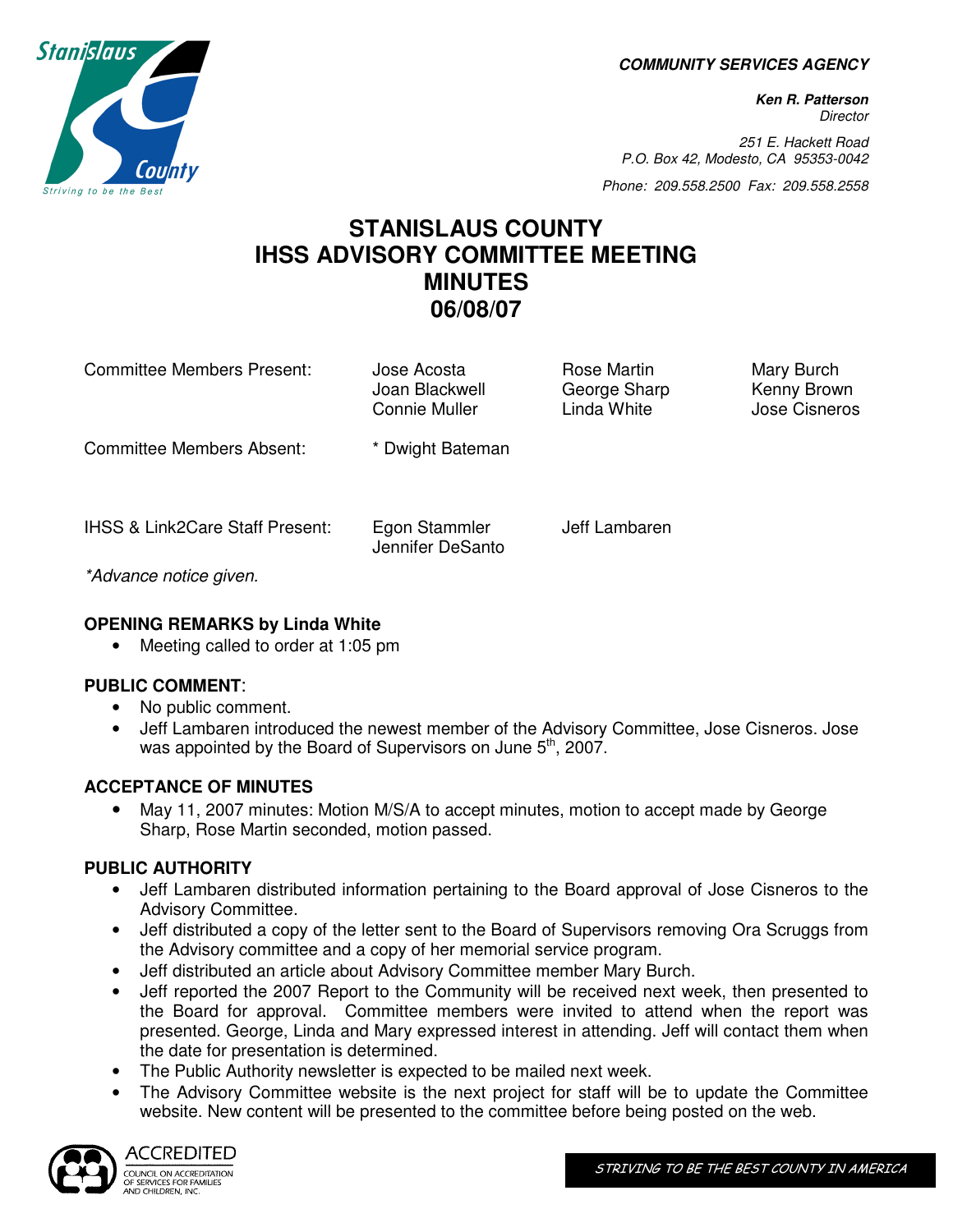- Link2Care has a new administrative assistant starting on June  $18<sup>th</sup>$ . His name is Jonathan Oushan and he will take over the front desk and main phone responsibilities.
- Jeff gave an overview of activity at Link2Care. Staff recently began tracking information related to community outreach. As of May 31, there were 535 providers with insurance, and a maximum of 555 spots available. Insurance has been offered to over 20 new providers to fill this gap. Forty providers attended orientations and trainings, and 37 new providers were added to the registry. We currently have 168 active providers, and referred over 150 providers in the month of May. Link2Care will continue to track this information and periodically report to the committee.

#### **LEGISLATION**

- George reported on several pieces of legislation related to IHSS services. There are still over 400 to be reviewed by the legislature, but there are a few updates worth noting:
- AB14, the Non-Discrimination bill, and SB840, the Single Payer Healthcare bill, were passed to the Senate.
- AB459, the Background Checks bill, was held in committee.
- AB18, the Signature Stamp bill, was passed to the Assembly floor. DRAIL's position on this bill may change because of language added by the EDD stating the signature had to be witnessed.
- AB18, the Assisted Suicide bill, was pulled due to lack of support.
- AB238, the IHSS Reading Assistance bill, was sent to the Assembly.

# **CAPITOL ACTION UPDATE**

• George reported the Capitol Action Day in May was a huge success. There were between 1500 and 1800 people at the capitol, and every legislator was visited. They had a march from the civic center to the capitol, and had distinguished speakers address the group.

### **STATE BUDGET STATUS**

- Jeff reported that the State budget freeze was still in place, and analysts predict resolution will take a long time, possibly one of the longest in history. The committee will continue to keep this on the agenda to receive updates.
- The Governor's budget proposes that Medi-cal recipients not receive a State COLA, but the Federal COLA funds will be passed through to recipients, resulting in payments of \$863 instead of \$892.
- DRAIL is closely watching the Para transit services and CalWorks services budget proposals, as the Governors plan includes large cuts in these areas.

#### **COMMUNITY MARKETING UPDATE**

- Jeff passed the final copy of the Advisory Committee Report to the Community. The report should be completed next week. Members reviewed the report and found an error on the "Meet the Members" page. (Note: This error was corrected before printing.)
- Jeff reported that the Penny Saver ad will be pursued after the end of the fiscal year, and suggested the ad used in the ElderCare directory be used. The members approved the use of the ElderCare ad. If the Penny Saver requires major design or content changes, the proposed changes will be brought to the committee for approval. More information will be reported at the next meeting.

# **GENERAL UPDATE**

• Connie reported that she called APS three times and had to leave messages to make a report. A social worker called her back, but had to leave a message. She returned the call, but never heard back. She was concerned about the difficulty in making a report. Jeff stated members could call Link2Care and we could help to expedite a report. Egon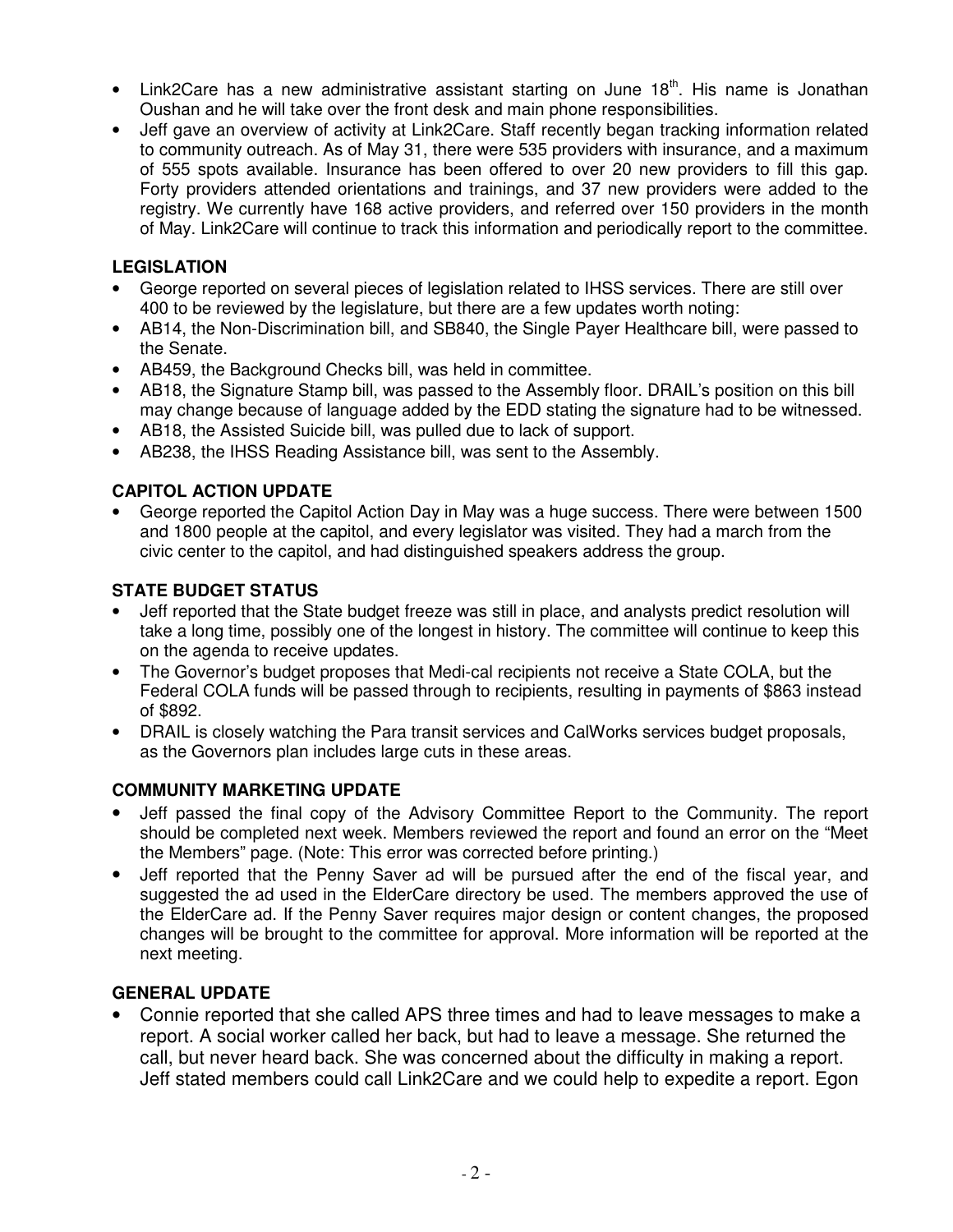also thanked Connie for the information, and stated he would follow up on this report as well.

- Kenny reported he was hired part time at CSUS working on the library website.
- Mary requested an update on the direct deposit status for IHSS providers. Jeff reported that they are still planning to offer this service, but the process is cumbersome, to change the payroll system to accommodate the new service.
- Rose reported her paychecks seemed to be coming more quickly and questioned if there had been a change to the payroll system. Other members reported seeing no change, and Jeff stated the payroll process hadn't changed, but timeliness of checks is associated with the accuracy of timecards and the date and time they are received by payroll.

Meeting adjourned @ 1:45 PM, Jennifer DeSanto, Recorder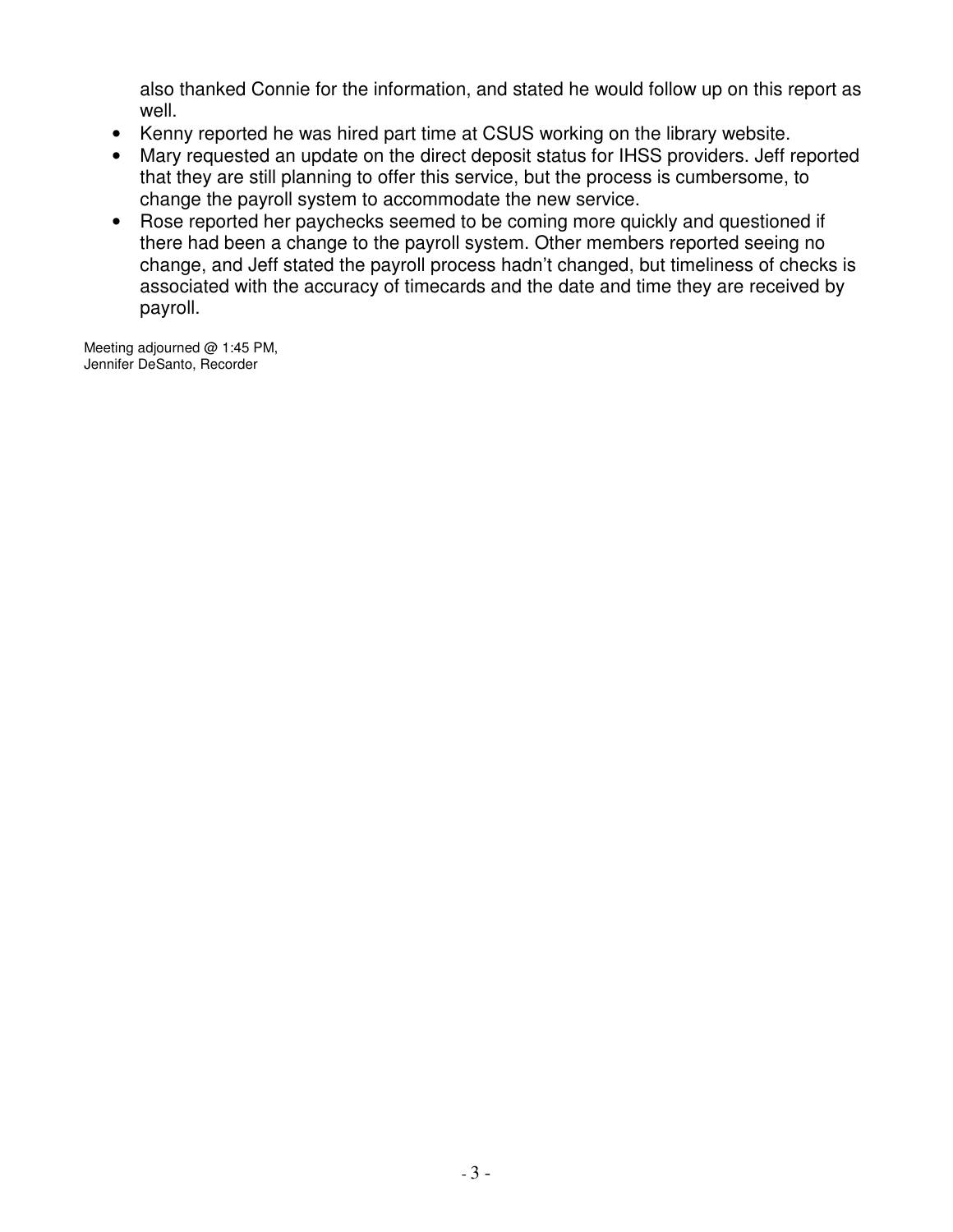THE BOARD OF SUPERVISORS OF THE COUNTY OF STANISLAUS **ACTION AGENDA SUMMARY** 

| DEPT: Board of Supervisors                                                                                              | BOARD AGENDA # $A^*A-4$                                                            |
|-------------------------------------------------------------------------------------------------------------------------|------------------------------------------------------------------------------------|
| Routine $\boxed{\blacksquare}$<br>Urgent $\Box$<br>NOT<br>CEO Concurs with Recommendation YES<br>(Information Attached) | AGENDA DATE May 22, 2007<br>4/5 Vote Required YES $\blacksquare$ NO $\blacksquare$ |
|                                                                                                                         |                                                                                    |

SUBJECT:

Approval of Appointment of Jose Cisneros to the In-Home Supportive Services Advisory Committee

STAFF RECOMMENDATIONS:

Appoint Jose Cisneros as a Consumer representative to the In-Home Supportive Services Advisory Committee to a term ending on December 30, 2008.

**FISCAL IMPACT:** 

There is no fiscal impact associated with this item.

**BOARD ACTION AS FOLLOWS:** 

 $AP(1004)$